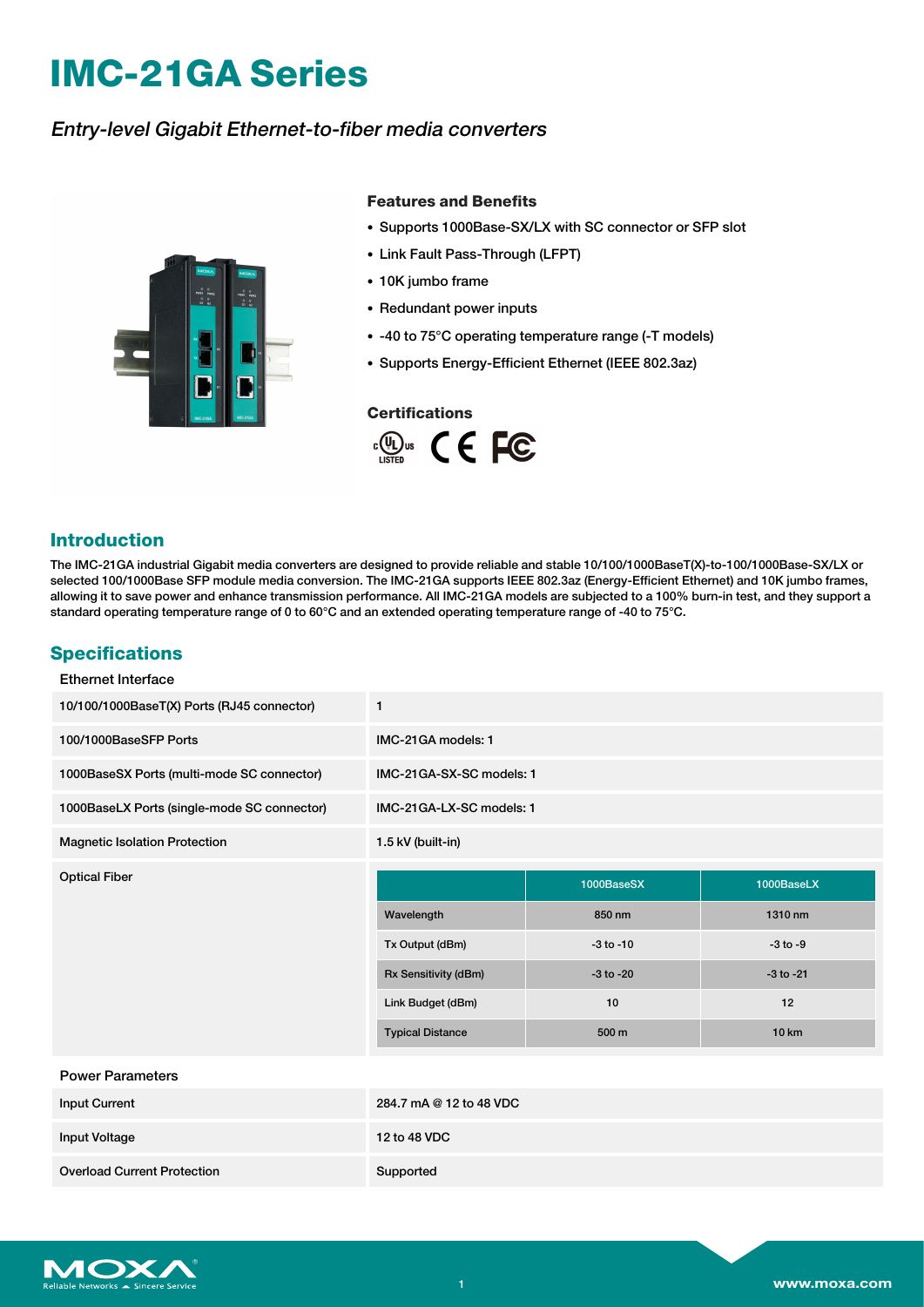| <b>Power Connector</b>                 | <b>Terminal block</b>                                                                                                                                                                                                                                                                             |
|----------------------------------------|---------------------------------------------------------------------------------------------------------------------------------------------------------------------------------------------------------------------------------------------------------------------------------------------------|
| <b>Power Consumption</b>               | 284.7 mA @ 12 to 48 VDC                                                                                                                                                                                                                                                                           |
| <b>Physical Characteristics</b>        |                                                                                                                                                                                                                                                                                                   |
| Housing                                | Metal                                                                                                                                                                                                                                                                                             |
| <b>Dimensions</b>                      | 30 x 125 x 79 mm (1.19 x 4.92 x 3.11 in)                                                                                                                                                                                                                                                          |
| Weight                                 | 170 g (0.37 lb)                                                                                                                                                                                                                                                                                   |
| Installation                           | <b>DIN-rail mounting</b>                                                                                                                                                                                                                                                                          |
| <b>Environmental Limits</b>            |                                                                                                                                                                                                                                                                                                   |
| <b>Operating Temperature</b>           | Standard Models: -10 to 60°C (14 to 140°F)<br>Wide Temp. Models: -40 to 75°C (-40 to 167°F)                                                                                                                                                                                                       |
| Storage Temperature (package included) | -40 to 75°C (-40 to 167°F)                                                                                                                                                                                                                                                                        |
| <b>Ambient Relative Humidity</b>       | 5 to 95% (non-condensing)                                                                                                                                                                                                                                                                         |
| <b>Standards and Certifications</b>    |                                                                                                                                                                                                                                                                                                   |
| <b>EMC</b>                             | EN 55032/24                                                                                                                                                                                                                                                                                       |
| <b>EMI</b>                             | CISPR 32, FCC Part 15B Class A                                                                                                                                                                                                                                                                    |
| <b>EMS</b>                             | IEC 61000-4-2 ESD: Contact: 6 kV; Air: 8 kV<br>IEC 61000-4-3 RS: 80 MHz to 1 GHz: 10 V/m<br>IEC 61000-4-4 EFT: Power: 2 kV; Signal: 1 kV<br>IEC 61000-4-5 Surge: Power: 2 kV; Signal: 1 kV<br>IEC 61000-4-6 CS: 150 kHz to 80 MHz: 10 V/m; Signal: 10 V/m<br>IEC 61000-4-8 PFMF<br>IEC 61000-4-11 |
| <b>Environmental Testing</b>           | IEC 60068-2-1<br>IEC 60068-2-2<br>IEC 60068-2-3                                                                                                                                                                                                                                                   |
| Safety                                 | EN 60950-1, UL 60950-1                                                                                                                                                                                                                                                                            |
| Vibration                              | IEC 60068-2-6                                                                                                                                                                                                                                                                                     |
| <b>MTBF</b>                            |                                                                                                                                                                                                                                                                                                   |
| Time                                   | 2,762,058 hrs                                                                                                                                                                                                                                                                                     |
| <b>Standards</b>                       | MIL-HDBK-217F                                                                                                                                                                                                                                                                                     |
| Warranty                               |                                                                                                                                                                                                                                                                                                   |
| <b>Warranty Period</b>                 | 5 years                                                                                                                                                                                                                                                                                           |
| <b>Details</b>                         | See www.moxa.com/warranty                                                                                                                                                                                                                                                                         |
| <b>Package Contents</b>                |                                                                                                                                                                                                                                                                                                   |
| <b>Device</b>                          | 1 x IMC-21GA Series converter                                                                                                                                                                                                                                                                     |
| Documentation                          | 1 x quick installation guide<br>1 x warranty card                                                                                                                                                                                                                                                 |

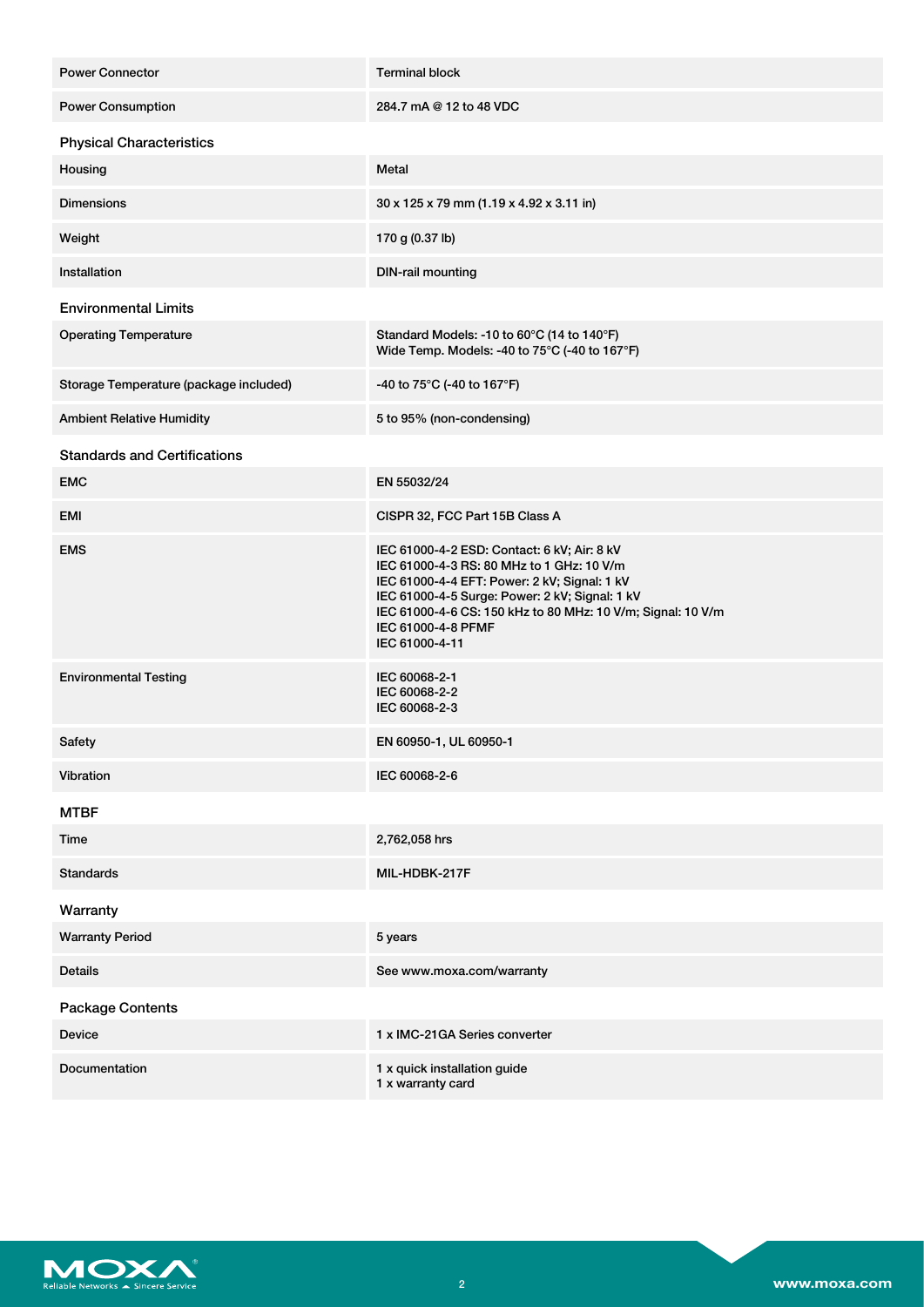# **Dimensions**

Unit: mm (inch)



# **Ordering Information**

| <b>Model Name</b> | <b>Operating Temp.</b>  | <b>Fiber Module Type</b> |
|-------------------|-------------------------|--------------------------|
| <b>IMC-21GA</b>   | -10 to 60 $\degree$ C   | <b>SFP</b>               |
| <b>IMC-21GA-T</b> | -40 to $75^{\circ}$ C   | <b>SFP</b>               |
| IMC-21GA-SX-SC    | -10 to 60 $\degree$ C   | Multi-mode SC            |
| IMC-21GA-SX-SC-T  | -40 to $75^{\circ}$ C   | Multi-mode SC            |
| IMC-21GA-LX-SC    | $-10$ to 60 $\degree$ C | Single-mode SC           |
| IMC-21GA-LX-SC-T  | -40 to $75^{\circ}$ C   | Single-mode SC           |

## **Accessories (sold separately)**

### SFP Modules

| <b>SFP-1GSXLC</b> | SFP module with 1 1000BaseSX port with LC connector for 300m/550m transmission, 0 to 60°C<br>operating temperature<br>Applicable Models:<br>IMC-21GA                                             |
|-------------------|--------------------------------------------------------------------------------------------------------------------------------------------------------------------------------------------------|
| SFP-1GSXLC-T      | SFP module with 1 1000BaseSX port with LC connector for 300m/550m transmission, -40 to 85°C<br>operating temperature<br>Applicable Models:<br><b>IMC-21GA-T</b>                                  |
| SFP-1G10ALC       | WDM-type (BiDi) SFP module with 1 1000BaseSFP port with LC connector for 10 km transmission; TX<br>1310 nm, RX 1550 nm, 0 to 60°C operating temperature<br><b>Applicable Models:</b><br>IMC-21GA |
| SFP-1G10ALC-T     | WDM-type (BiDi) SFP module with 1 1000BaseSFP port with LC connector for 10 km transmission; TX<br>1310 nm, RX 1550 nm, -40 to 85°C operating temperature                                        |

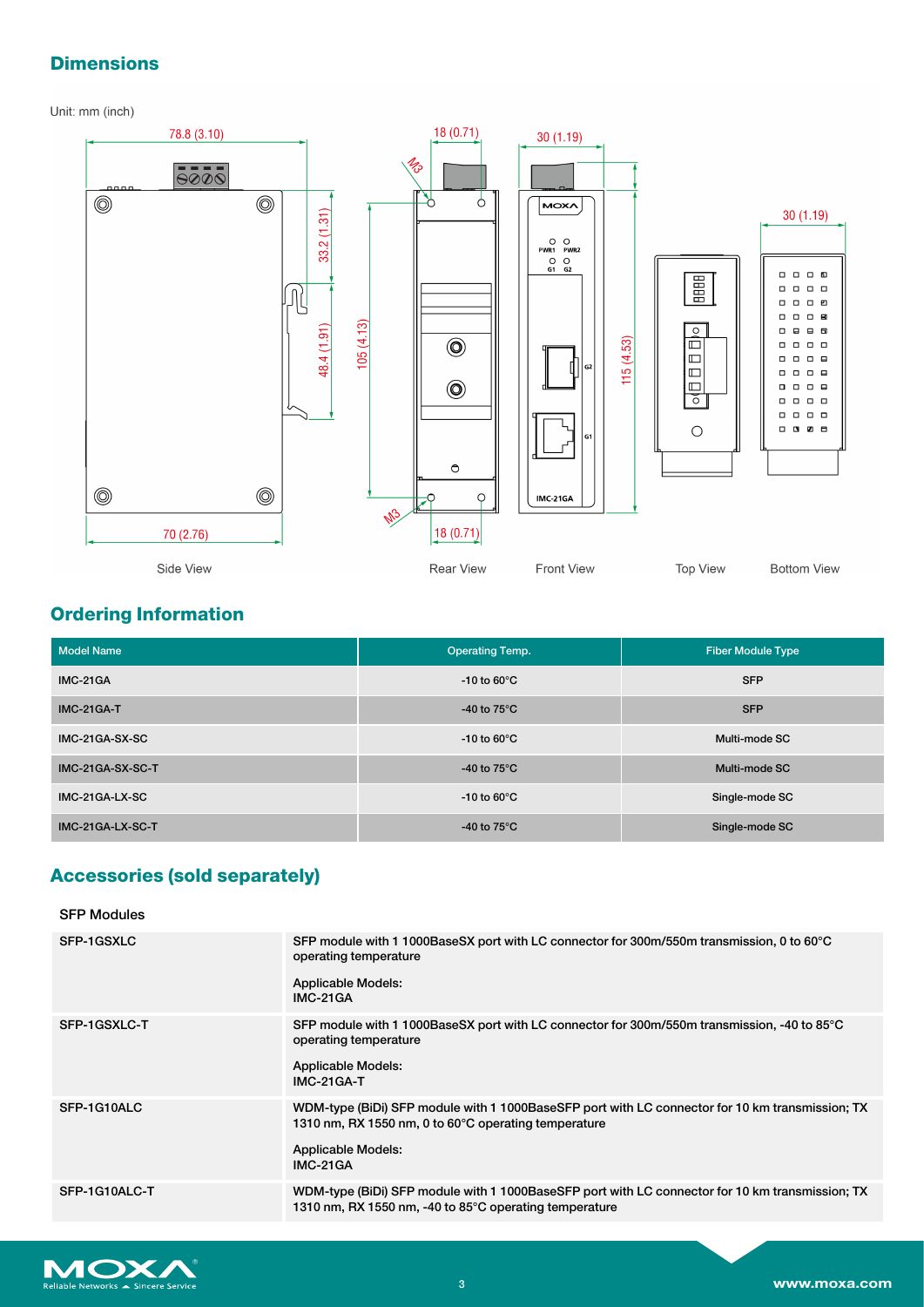|                    | <b>Applicable Models:</b><br><b>IMC-21GA-T</b>                                                                                                            |
|--------------------|-----------------------------------------------------------------------------------------------------------------------------------------------------------|
| SFP-1G10BLC        | WDM-type (BiDi) SFP module with 1 1000BaseSFP port with LC connector for 10 km transmission; TX<br>1550 nm, RX 1310 nm, 0 to 60°C operating temperature   |
|                    | Applicable Models:<br>IMC-21GA                                                                                                                            |
| SFP-1G10BLC-T      | WDM-type (BiDi) SFP module with 1 1000BaseSFP port with LC connector for 10 km transmission; TX<br>1550 nm, RX 1310 nm, -40 to 85°C operating temperature |
|                    | <b>Applicable Models:</b><br><b>IMC-21GA-T</b>                                                                                                            |
| SFP-1G20ALC        | WDM-type (BiDi) SFP module with 1 1000BaseSFP port with LC connector for 20 km transmission; TX<br>1310 nm, RX 1550 nm, 0 to 60°C operating temperature   |
|                    | <b>Applicable Models:</b><br>IMC-21GA                                                                                                                     |
| SFP-1G20ALC-T      | WDM-type (BiDi) SFP module with 1 1000BaseSFP port with LC connector for 20 km transmission; TX<br>1310 nm, RX 1550 nm, -40 to 85°C operating temperature |
|                    | <b>Applicable Models:</b><br>IMC-21GA-T                                                                                                                   |
| SFP-1G20BLC        | WDM-type (BiDi) SFP module with 1 1000BaseSFP port with LC connector for 20 km transmission; TX<br>1550 nm, RX 1310 nm, 0 to 60°C operating temperature   |
|                    | <b>Applicable Models:</b><br>IMC-21GA                                                                                                                     |
| SFP-1G20BLC-T      | WDM-type (BiDi) SFP module with 1 1000BaseSFP port with LC connector for 20 km transmission; TX<br>1550 nm, RX 1310 nm, -40 to 85°C operating temperature |
|                    | <b>Applicable Models:</b><br>IMC-21GA-T                                                                                                                   |
| SFP-1G40ALC        | WDM-type (BiDi) SFP module with 1 1000BaseSFP port with LC connector for 40 km transmission; TX<br>1310 nm, RX 1550 nm, 0 to 60°C operating temperature   |
|                    | <b>Applicable Models:</b><br>IMC-21GA                                                                                                                     |
| SFP-1G40ALC-T      | WDM-type (BiDi) SFP module with 1 1000BaseSFP port with LC connector for 40 km transmission; TX<br>1310 nm, RX 1550 nm, -40 to 85°C operating temperature |
|                    | <b>Applicable Models:</b><br><b>IMC-21GA-T</b>                                                                                                            |
| SFP-1G40BLC        | WDM-type (BiDi) SFP module with 1 1000BaseSFP port with LC connector for 40 km transmission; TX<br>1550 nm, RX 1310 nm, 0 to 60°C operating temperature   |
|                    | Applicable Models:<br><b>IMC-21GA</b>                                                                                                                     |
| SFP-1G40BLC-T      | WDM-type (BiDi) SFP module with 1 1000BaseSFP port with LC connector for 40 km transmission; TX<br>1550 nm, RX 1310 nm, -40 to 85°C operating temperature |
|                    | Applicable Models:<br>IMC-21GA-T                                                                                                                          |
| SFP-1GLHLC-T       | SFP module with 1 1000BaseLH port with LC connector for 30 km transmission, -40 to 85°C operating<br>temperature                                          |
|                    | Applicable Models:<br>IMC-21GA-T                                                                                                                          |
| <b>SFP-1GLHXLC</b> | SFP module with 1 1000BaseLHX port with LC connector for 40 km transmission, 0 to 60°C operating<br>temperature                                           |
|                    | <b>Applicable Models:</b><br><b>IMC-21GA</b>                                                                                                              |
| <b>SFP-1GLHLC</b>  | SFP module with 1 1000BaseLH port with LC connector for 30 km transmission, 0 to 60°C operating<br>temperature                                            |
|                    | <b>Applicable Models:</b><br>IMC-21GA                                                                                                                     |

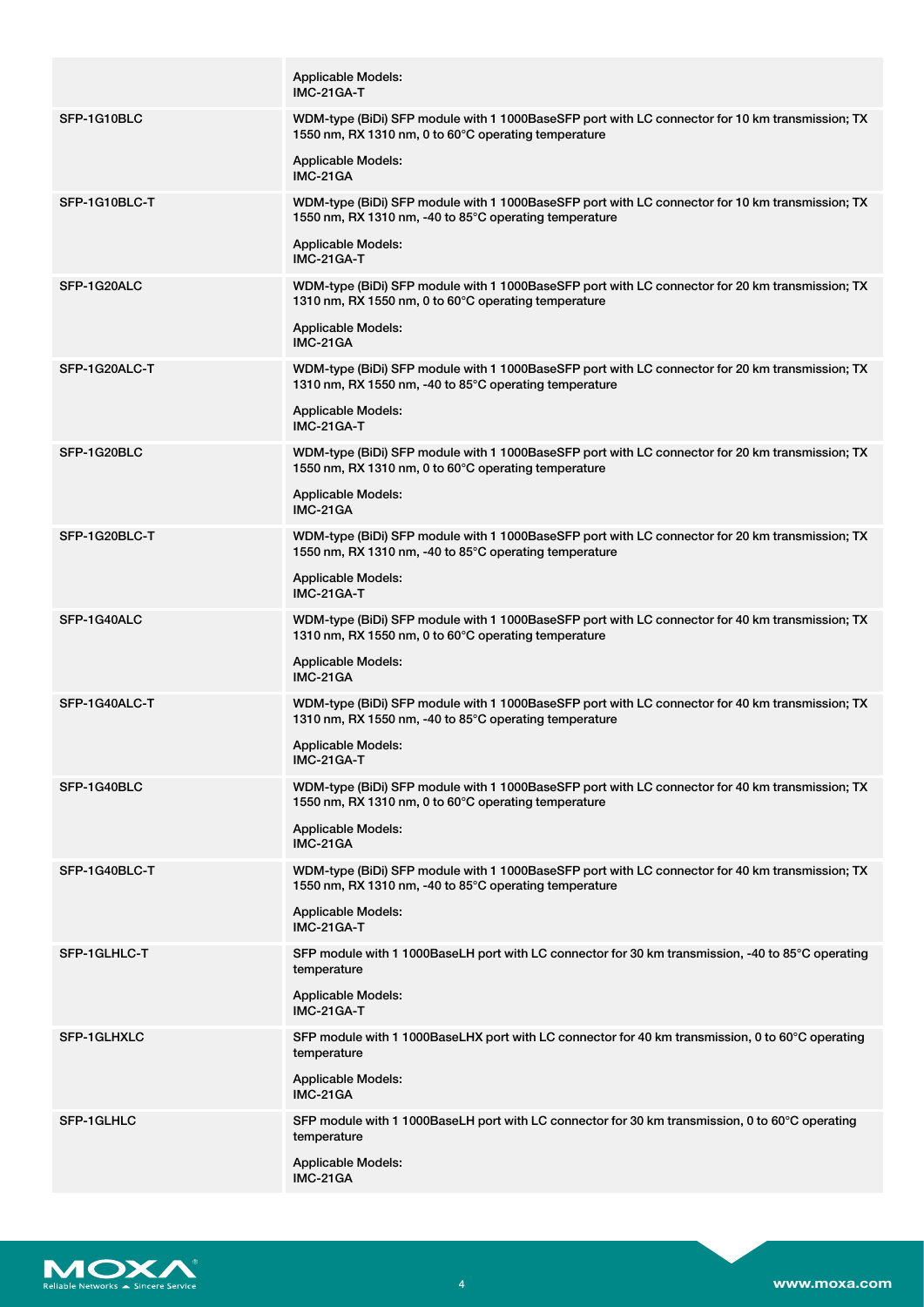| SFP-1GLXLC-T              | SFP module with 1 1000BaseLX port with LC connector for 10 km transmission, -40 to 85°C operating<br>temperature<br><b>Applicable Models:</b><br>IMC-21GA-T        |
|---------------------------|--------------------------------------------------------------------------------------------------------------------------------------------------------------------|
| SFP-1GZXLC                | SFP module with 1 1000BaseZX port with LC connector for 80 km transmission, 0 to 60°C operating<br>temperature<br><b>Applicable Models:</b><br>IMC-21GA            |
| SFP-1GEZXLC-120           | SFP module with 1 1000BaseEZX port with LC connector for 120 km transmission, 0 to 60°C operating<br>temperature<br><b>Applicable Models:</b><br>IMC-21GA          |
| SFP-1GLSXLC               | SFP module with 1 1000BaseLSX port with LC connector for 1km/2km transmission, 0 to 60°C<br>operating temperature<br><b>Applicable Models:</b><br>IMC-21GA         |
| SFP-1GLSXLC-T             | SFP module with 1 1000BaseLSX port with LC connector for 1km/2km transmission, -40 to 85°C<br>operating temperature<br><b>Applicable Models:</b><br>IMC-21GA-T     |
| SFP-1GLXLC                | SFP module with 1 1000BaseLX port with LC connector for 10 km transmission, 0 to 60°C operating<br>temperature<br><b>Applicable Models:</b><br>IMC-21GA            |
| SFP-1GLHXLC-T             | SFP module with 1 1000BaseLHX port with LC connector for 40 km transmission, -40 to 85°C<br>operating temperature<br><b>Applicable Models:</b><br>IMC-21GA-T       |
| SFP-1GEZXLC               | SFP module with 1 1000BaseEZX port with LC connector for 110 km transmission, 0 to 60°C operating<br>temperature<br><b>Applicable Models:</b><br>IMC-21GA          |
| SFP-1GZXLC-T              | SFP module with 1 1000BaseZX port with LC connector for 80 km transmission, -40 to 85°C operating<br>temperature<br><b>Applicable Models:</b><br><b>IMC-21GA-T</b> |
| SFP-1FELLC-T              | SFP module with 1 100Base single-mode with LC connector for 80 km transmission, -40 to 85°C<br>operating temperature<br><b>Applicable Models:</b><br>IMC-21GA-T    |
| SFP-1FEMLC-T              | SFP module with 1 100Base multi-mode, LC connector for 2/4 km transmission, -40 to 85°C operating<br>temperature<br><b>Applicable Models:</b><br>IMC-21GA-T        |
| SFP-1FESLC-T              | SFP module with 1 100Base single-mode with LC connector for 40 km transmission, -40 to 85°C<br>operating temperature<br><b>Applicable Models:</b><br>IMC-21GA-T    |
| <b>Wall-Mounting Kits</b> |                                                                                                                                                                    |
| <b>WK-30</b>              | Wall-mounting kit, 2 plates, 4 screws, 30 x 66.8 x 2 mm                                                                                                            |
| <b>Power Supplies</b>     |                                                                                                                                                                    |
| DR-75-24                  | 75W/3.2A DIN-rail 24 VDC power supply with universal 85 to 264 VAC or 120 to 370 VDC input, -10 to<br>60°C operating temperature                                   |